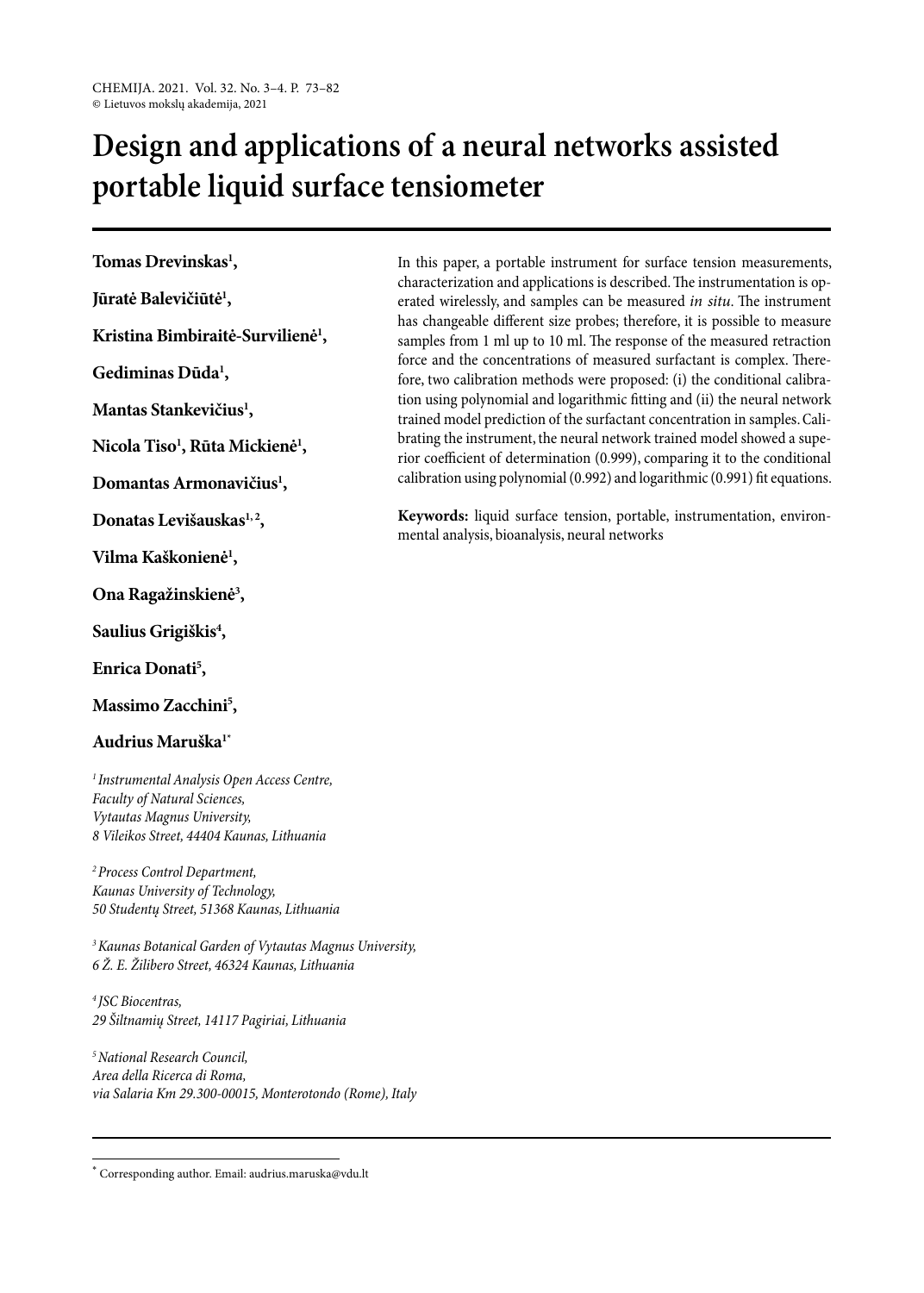#### **INTRODUCTION**

Portable and autonomous analytical instrumentation offers multiple advantages. The advantages are the following: (i) *in situ* as well as in laboratory measurement, (ii) easy transportation, (iii) no need of additional devices, (iv) small dimensions and weight, (v) wireless operation, (vi) possible use in a hazardous environment, (vii) possible integration in another analytical systems and production lines, and (viii) independent or unattended measurement [[1](#page-8-0)].

The developed portable and autonomous analytical instruments are related to the following techniques: separation, electrochemistry, photometry, spectroscopy and spectrometry [\[2–6](#page-8-1)]. In some cases, special data ordering and analysis methods interpret chemometric data. Therefore, the imperceptible features can be riddled out, like it was demonstrated identifying the antiviral substances in the crude plant extracts [\[7\]](#page-8-2). Also, an extraction recovery was predicted from chemometric data using a combination of a mathematical model and a machine learning method [\[8\]](#page-8-3). Some physicochemical properties such as liquid surface tension are a product of multiple chemical substances. And therefore, it cannot be measured by separation techniques or mass spectrometry.

Surface tension modifying substances, commonly called surface-active materials, are considered toxic to the organisms living in the water [[9](#page-8-4)]. It is also known in the literature that the monolayer of surfactant on the water surface prevents oxygen exchange [\[10](#page-8-5), [11](#page-8-6)]. Multiple cases report wastewaters contaminated by detergents [\[12](#page-8-7)]. Additionally, some proteins, oligopeptides and enzymes are known for their surface tension modifying properties. In the previous investigations, white-rot fungi – *Irpex lacteus* – reduced the surface tension of the growth medium. The fungi also degraded a significant amount of anthracene which only dissolves in surfactant-containing water [[13](#page-8-8)]. Consequently, the need for portable and autonomous surface tension measurement systems is undoubted. Combining such instruments with a machine learning method is expected to provide better information on the investigated features.

The aim of this work is to characterize the developed miniaturized portable liquid surface measurement instrumentation and apply it for real sample investigations *in situ*.

#### **EXPERIMENTAL**

#### **Chemicals**

Acetone (99.9%) and methanol (99.9%) were from Macron (Poland). Malt extract and sodium dodecyl sulfate (SDS) (>99.0%) were purchased from Roth (Germany). *Pleurotus ostreatus* (*P. ostreatus*) and *Irpex lacteus* (*I. lacteus*) were isolated and confirmed in the previous studies [\[14\]](#page-8-9). Bidistilled water was produced in the laboratory using a Fistreem Cyclon bidistillator (UK).

#### **Sample preparation**

For measurement standards, stock solutions were prepared: the required amount of chemical substance was dissolved in 15 ml of bidistilled water and kept in a freezer at –20°C. Before further use, the stock solutions were defrosted and used for preparing the required levels of concentrations. At least ten different levels of concentrations were used for each compound.

The fungi were grown in a miniaturized format according to the previously optimized procedure [\[13](#page-8-8)]. In a 10 ml gas chromatography vial, 2.5 ml of the growth medium (0.6% malt extract) was added. Instead of septa in the vial seal, a cotton disc was used to ensure the gas exchange. 0.03 g of fungi was added to the growth medium in the vial and incubated at room temperature c.a. 22°C. After 17 days of growing when the fungi reached the plateau region, measurement of the medium was performed. The growth medium was diluted two times so that 4 ml of measurement solution would be obtained.

For the modelling and determination of residual detergents on the surfaces the following procedure was used: (i) 2 ml of 10 mM concentration SDS in methanol was added onto the (a) stainless steel and (b) glass, (ii) after the evaporation of methanol, (iii) 4 ml of bidistilled water was added onto the application site of the surfactant, (iv) left for 15 min for extraction and (v) 4 ml of water with the dissolved surfactant from the surface was added to the measurement vial and measured.

#### *In situ determination of river water*

The selected sites of the rivers Neris (coordinates: 54°53'57.2"N 23°52'34.4"E) and Nemunas (coordinates: 54°53'50.5"N 23°52'34.7"E) were sampled taking 4 ml of river water and directly used for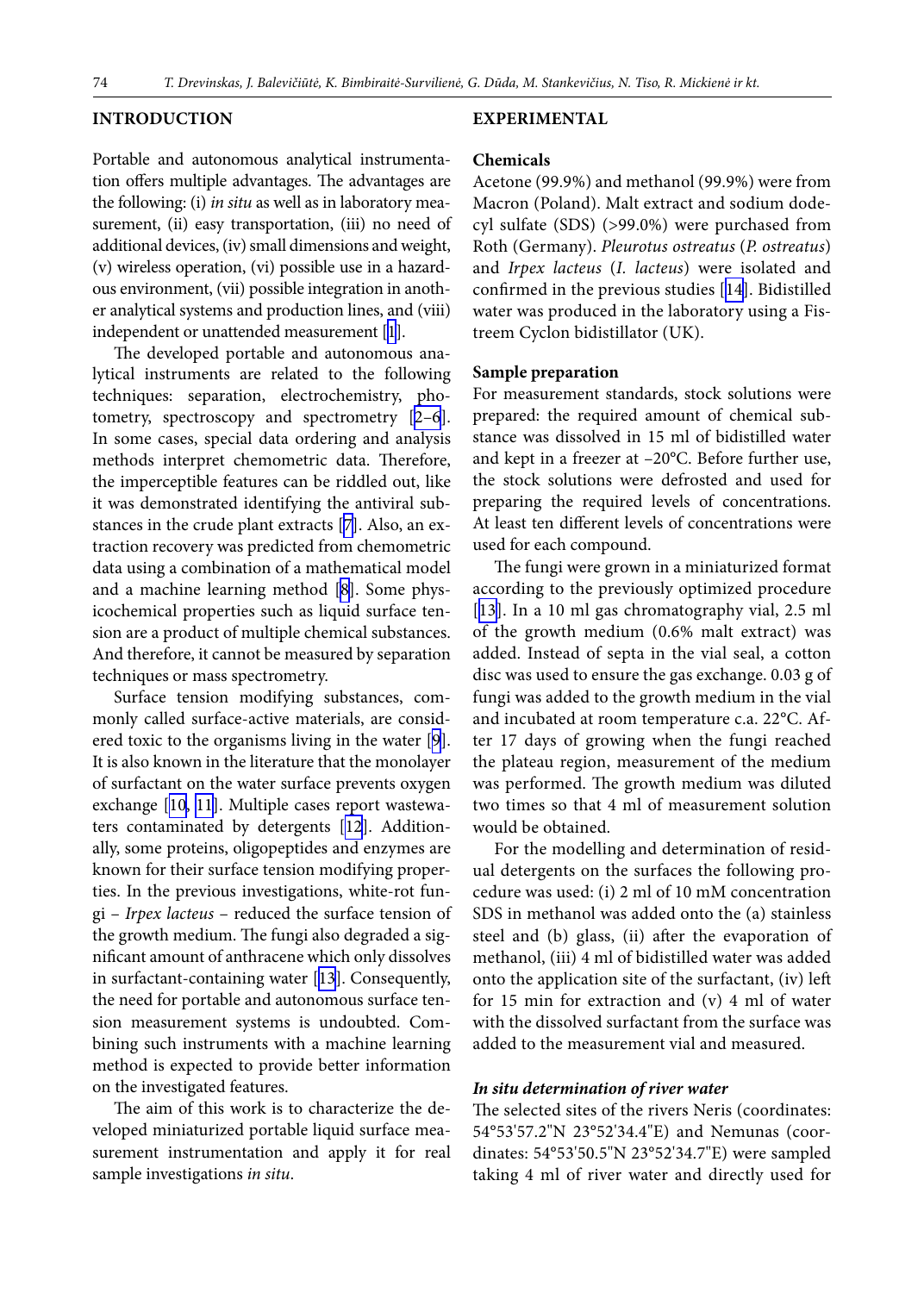the measurement. Each measurement was repeated five times, and the mean was used as the determining retraction force value, which later was recalculated to the equivalent SDS concentration.

# *Portable liquid surface tensiometer and measurement procedures*

The instrument for measuring the surface tension was developed according to the previously published paper, where similar mechanics and electronics were used for the measurement of the hardness of Actinidia fruit peel [\[15](#page-8-10)]. A schematic diagram of portable measurements is represented in Fig. [1](#page-2-0).

The sketches of measurement probes were designed using Inkscape - the open-source vector graphics editor software (https://inkscape. org/). The sketches were processed using Ki-Cad – the open-source electronics design software

(http://kicad-pcb.org/). The processed sketches of the probes were manufactured by the printed circuit board production company SEEED (PRC). The copper of measurement probes was tin-plated.

The measurement principle is the following: (a) the vial with the sample (4 ml) is placed on the lifting platform in the instrument, (b) the sample is lifted up, (c) upon the lift up, the force sensor is auto-zeroed, (d) the platform with the sample is lifted down at the selected speed, (e) during the lifting down, the force is measured, (f) the maximum value of the force reading is considered as the value of the surface tension and is sent wirelessly to the control interface (smartphone, laptop, table pc, etc.). For more sensitive readings of the surface tension, the previously developed migration velocity-adaptive moving average method was modified to suit the surface tension measurements [\[16\]](#page-8-11).

<span id="page-2-0"></span>

**Fig. 1.** Designed portable surface tension measurement instrument. (a) A schematic design diagram, (b) the principle of measurement, (c) an actual photograph of the instrument and (d) a photograph of the measurement probes. Markings: 1, force sensor; 2, sensitivity enhancement lever; 3, thread guiding loops; 4, probe adapter; 5, measurement probe; 6, vertical guiding shaft; 7, vial seat; 8, sample vial; 9, thread spool; 10, stepper motor; 11, upper thread; 12, lower thread; 13, smartphone; 14, microcontroller; 15, liquid sample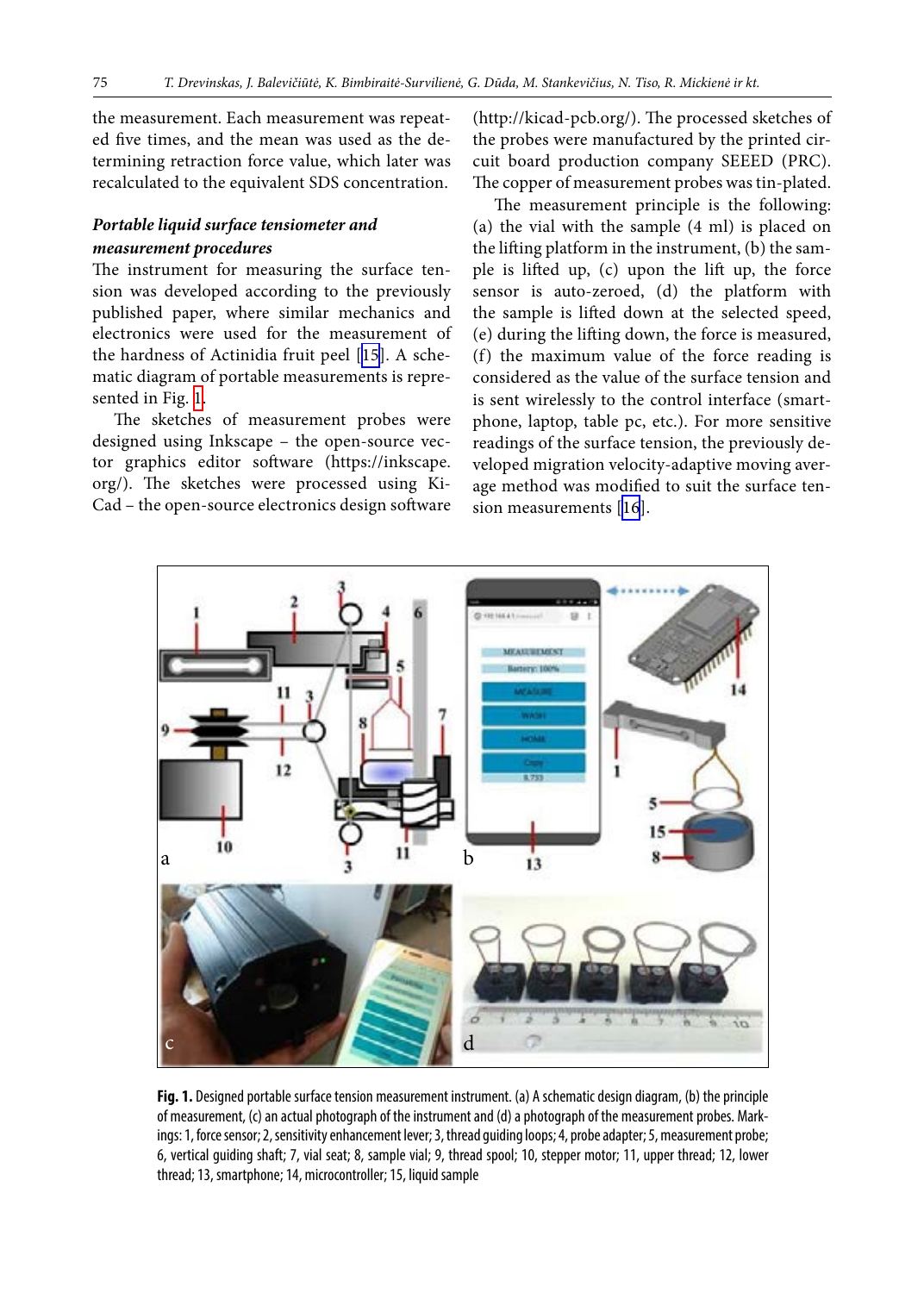Between the measurements of different samples, the probes were washed, immersing them into bidistilled water five times.

#### **Data analysis**

Means of the measured force, standard deviation and relative standard deviation were calculated, and polynomial and logarithmic curves of the measured force were fit against the equivalent concentration of SDS using the Microsoft Excel software. For the neural network (NN) models, the data was normalized using the mathematical Rstudio software [[17\]](#page-8-12). The NN models were calculated, and predictions were performed using the R-package neuralnet [[18\]](#page-8-13). The NN models were generated using two procedures.

*The first NN procedure*. All measured force values representing surface tension for the calibration of SDS were treated as separate data points. Totally 140 data points (14 different levels of concentrations in a range of 0.005 and 21.672  $\mu$ M, 10 repetitions for each level) were used for the generation of the NN model.

*The second NN procedure*. Similar to polynomial and logarithmic curve fitting, means of the measured force were used. Neural networks are a type of machine learning method that only works effectively with large data sets, and 14 data points (means) were not enough for the satisfactory model. Knowing the relative standard deviation (<2.5%) for the mean of the measured force of a concentration level, additional data points were generated, injecting the errors to the means and concentration levels similarly like it was described in previously published results [\[19](#page-8-14), [20](#page-8-15)]. Totally 2,000 data points were generated and used for the calculation of the NN model.

Before calculating the NN model, the data were scaled so that the largest number was equated to 1 and the smallest number was equated to 0 following Eq. (1),

$$
m_i = \frac{x_i - x_{\min}}{x_{\max} - x_{\min}}, i = 1, 2...I,
$$
 (1)

where  $m_i$  is the normalized value,  $i$  ( $i = 1, 2...I$ ) is the record number in the data set (data table),  $x_i$  is the original value in the data set,  $x_{\min}$  is the minimum value of the data set, and  $x_{\text{max}}$  is the maximum value of the data set. The data sets were separated into 2 equally sized segments – one for training

the NN model and another for testing the generated NN model. For the characterization of NN models, the mean squared error (MSE) was calculated following Eq. (2),

$$
MSE = \frac{1}{I} \sum_{i=1}^{I} (p_i - x_i)^2, i = 1, 2...I,
$$
 (2)

where MSE is the mean squared error,  $i$  ( $I = 1, 2...I$ ) is the record number in the data set, representing the data set size,  $p_i$  is the predicted value, and  $x_i$  is the original value.

The coefficients of determination  $(R^2)$  were calculated for each calibration model: (i) fit polynomial, (ii) logarithmic curves, and actual and predicted values using the NN model generated with (iii) the first NN procedure and (iv) the second NN procedure.

#### **RESULTS**

#### **Characterization of measurement procedures**

Different circle-shaped probes were used for the characterization and measurement. Dimensions of the probes are represented in Table [1](#page-3-0). Five different probes were used that differed in (i) diameter and (ii) thickness of the ring and formed different contact areas. It is mentionable that the measurement had both sides (top and bottom) covered with tin-plated copper. During the measurement, the bottom part of the probe contacts the liquid, but it also must be taken into account that interaction due to surface tension between the top layer and the liquid exists.

<span id="page-3-0"></span>Table 1. **Dimensions of the probes used for measurements**

| No. | Diameter,<br>mm | Thickness,<br>mm | Area, mm <sup>2</sup> | Perimeter,<br>mm |
|-----|-----------------|------------------|-----------------------|------------------|
|     | 10.0            | 1.0              | 28.3                  | 56.5             |
| 2   | 15.0            | 1.0              | 44.0                  | 88.0             |
| 3   | 15.0            | 2.0              | 81.7                  | 81.7             |
| 4   | 20.0            | 1.0              | 59.7                  | 119.3            |
| 5   | 20.0            | 2.0              | 113.1                 | 113.1            |

Two reference solutions were measured using different diameter (d) and thickness (t) probes: (i) bidistilled water and (ii) acetone (Fig.  [2\)](#page-4-0). It was observed that in order to retract bigger diameter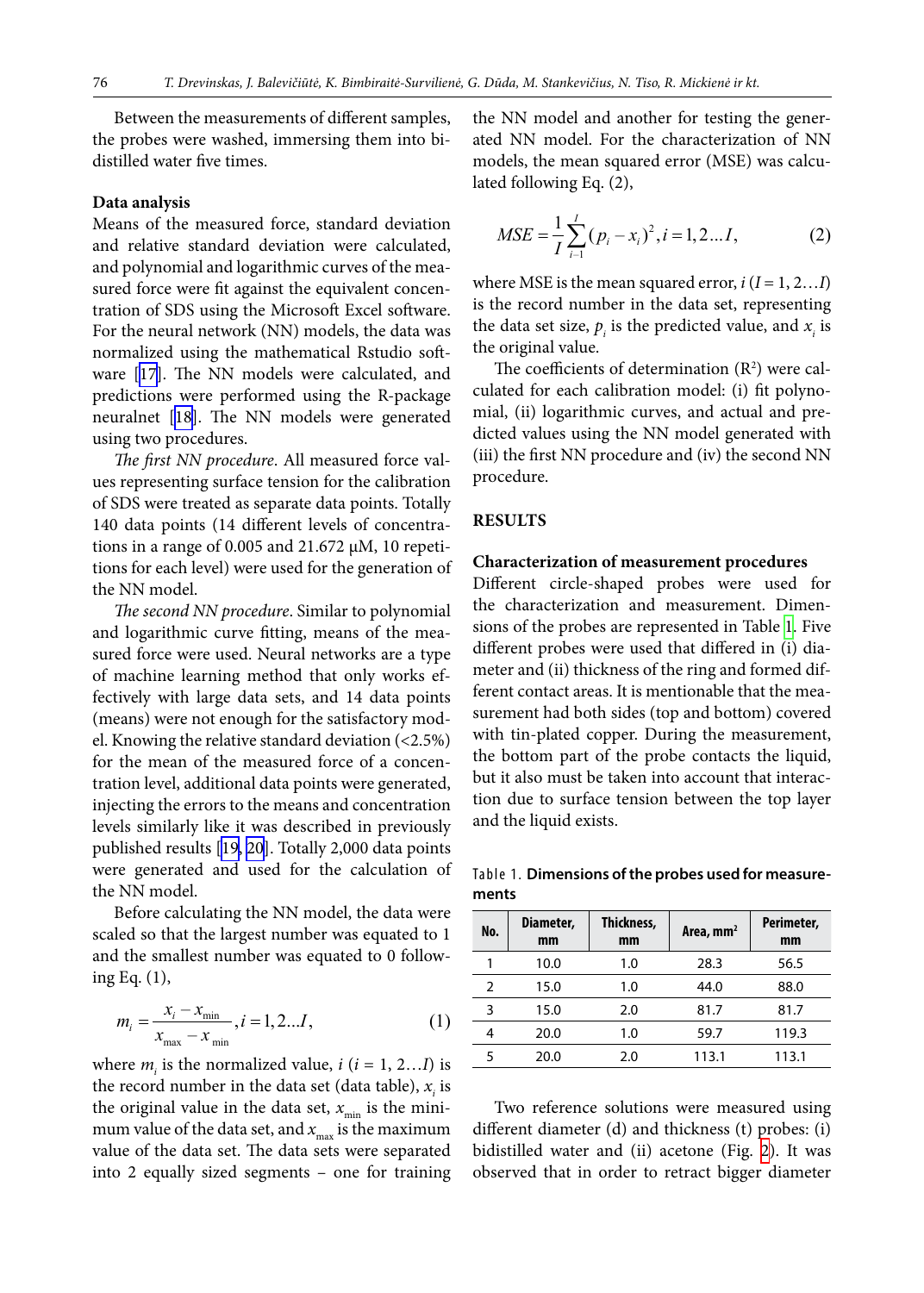<span id="page-4-1"></span><span id="page-4-0"></span>

**Fig. 2.** Comparison of measurement parameters using different probes. (a) Retraction force for different probes measured in water and acetone. (b) Retraction range for different probes. (c) Plot representing retraction force dependency on the probe area or the probe perimeter. (d) Plot representing retraction range dependency on the probe area or the probe perimeter. Numbers indicate the probes: (1) d 10 mM, t 1 mM; (2) d 15 mM, t 1 mM; (3) d 15 mM, t 2 mM; (4) d 20 mM, t 1 mM; (5) d 20 mM, t 2 mM

probes from the surface of the liquid, a higher force (retraction force) was needed (Fig. [2](#page-4-0)a). In all cases, a lower retraction force was observed for the acetone solvent than for bidistilled water. Moreover, the measurements showed that the same diameter probes having a bigger area needed a higher retraction force (probes 2 vs 3 and 4 vs 5). For analytical instrumentation, the measurement range is important. Therefore it was decided to express it as a retraction range (mN), subtracting the retraction force value of acetone from the retraction force of water (Fig. [2](#page-4-0)b). Usually, the load cells that measure the force or other instruments with conventional sensors provide similar noise values at different levels of readings. For example, the instrument

sensitivity can be increased if a higher perimeter and area probe was used for the measurement, as it was demonstrated for the designed instrument. On the other hand, cases, where minute volumes of samples are investigated, can only be solved using miniature probes (in this case, probe 1 or probe 2). This allowed reducing the sample volume down to 1 ml.

In Fig. [2c](#page-4-0), d, the dependency between the probe areas, probe perimeters, retraction force and retraction range is represented. As demonstrated in the  [Figure](#page-4-1), the dependency is complex showing high correlations: (i) the coefficient of determination  $(R^2)$  for the probe area vs retraction force was 0.78, (ii)  $\mathbb{R}^2$  for the probe perimeter vs retraction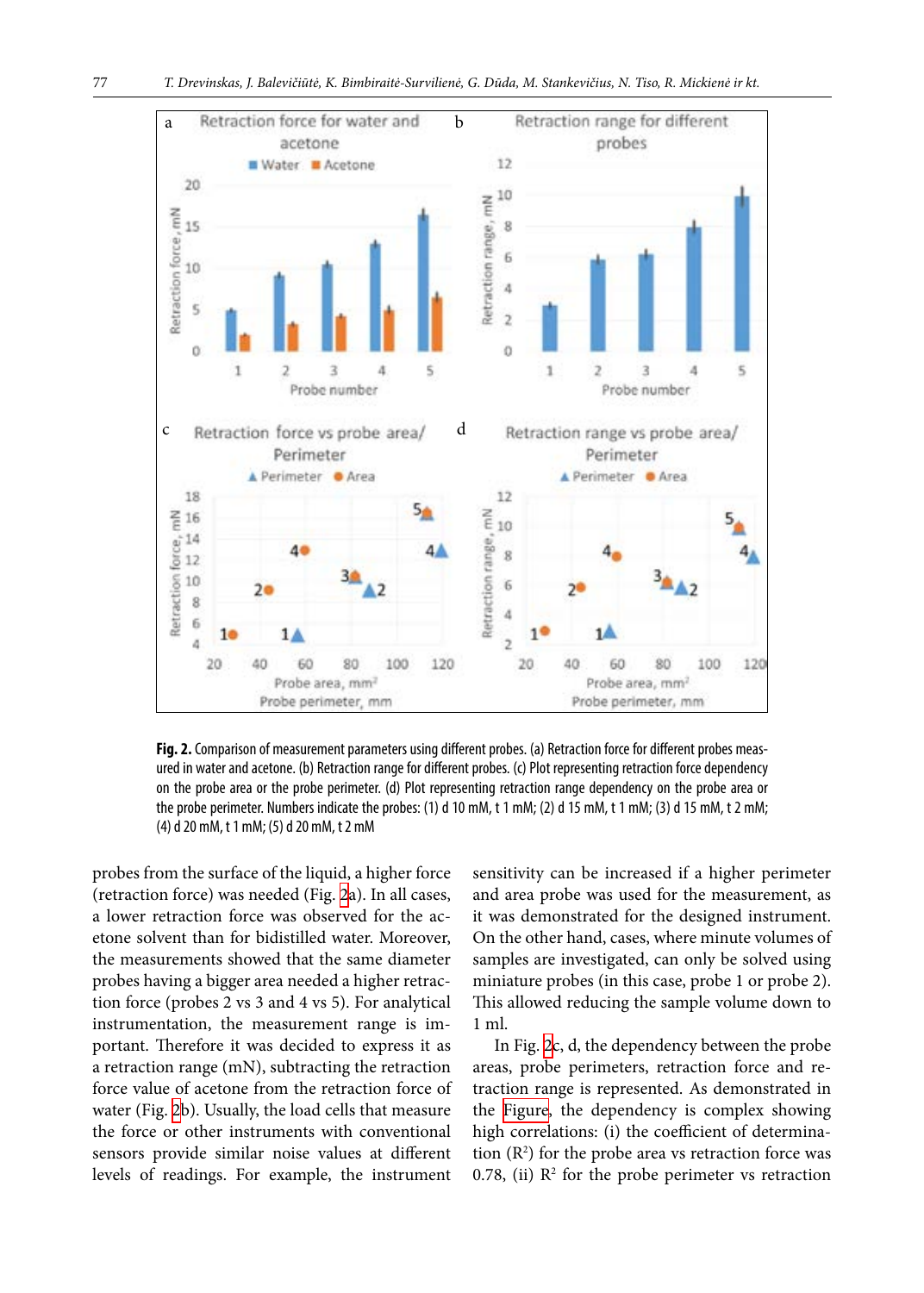force was 0.83, (iii)  $\mathbb{R}^2$  for the probe area vs retraction range was 0.74, and (iv)  $\mathbb{R}^2$  for the probe area vs retraction force was 0.86.

Later calibration, modelling and *in situ* experiments with real samples were performed using probe 2 (d 15, t 1).

# **Calibration and measurement of modelled solutions**

Attempt to calibrate the designed instrument for the determination of detergents was performed. Fourteen different levels of SDS concentrations were measured. The range (0.005–21 672 mM) was selected so that the critical micellar concentration (8.2 mM) would be covered (Fig. [3\)](#page-5-0).

It was observed that the dependency between the retraction force and the SDS concentration was too complex to generate single linear, polynomial or logarithmic fitting. It was decided to use a conditional calibration procedure. The conditional calibration covers the cases where a full range of data has to be segmented. In classical methods, the conditional calibration is usually avoided because such calculations require more computational intensity, but this is not a problem using modern-day computers. The segmented smoothing approach was demonstrated with the migration velocity-adaptive moving average method, where it was programmed into a 16 MHz 8-bit low-performance

<span id="page-5-0"></span>

Fig. 3. Retraction force needed for different levels of the concentration of SDS

microcontroller. The conditional calibration here represents the following statements: (i) if retraction force (F)  $\geq$  8.5 (mN), then the calculation of concentrations should be done following the polynomial equation, and (ii) if  $F < 8.5$  (mN), the calculation of concentrations should be done following he logarithmic equation. Here 8.5 (mN) is the cross-point of the logarithmic and polynomial curves. The polynomial equation ( $y = 65187.198 \times$  $x^2$  – 895.881  $\times x$  + 9.222, where *y* is the retraction force  $F$  and  $x$  is the concentration  $C$ ) represented in Fig. [3](#page-5-0) must be transformed so that instead of *y* value, *x* should be calculated:  $x = 0.00021832 \times y^2$  $-$  0.005022  $\times$  *y* + 0.02775609. This procedure is easily calculated in the MS excel, inverting the *y*and *x*-axis. Similarly, the logarithmic equation  $(y = -1.208 \times \ln(x) - 0.065$ , where *y* is F and *x* is C) must be transformed into the exponential equation:  $x = 0.899737 \times e^{-0.819808} \times y$ .

Neural networks should be considered as conditional dependency between input and output values. The developed NN model is subdivided into multiple segments representing certain ranges, where each range has its own linear equation composed of weights, inputs and outputs [\[21](#page-8-16)]. A mathematical model coupled to the neural networks was recently applied to solve another chemical problem – the prediction of the extraction recovery of polycyclic aromatic hydrocarbons [[8](#page-8-3)].

Using two different procedures, (i) the first NN procedure and (ii) the second NN procedure, the neural network model was trained (Fig.  [4](#page-6-0)). In the first NN procedure, 140 data points, with each repetition (10) at different concentration levels (14), were used. The data set was split in two similar size parts: (i) training and (ii) testing. Different combinations of hidden layers and neurons in the hidden layers were used for training. MSE corresponding to the mM concentrations of SDS was calculated for a combination of the trained neural networks. It was determined that two hidden layers, where the first and the second contained 4 neurons, showed the lowest scaled error (0.047) and absolute MSE  $(4.4 \times 10^{-7})$  $(4.4 \times 10^{-7})$  $(4.4 \times 10^{-7})$  (Fig. 4b). The training of the network took 254 steps. The coefficient of determination was calculated for the predicted and actual data of the first NN procedure trained network. R<sup>2</sup> was 0.986. Comparing it to the polynomial (0.992) and logarithmic (0.991) fitting coefficients, the  $R<sup>2</sup>$  for the first NN procedure trained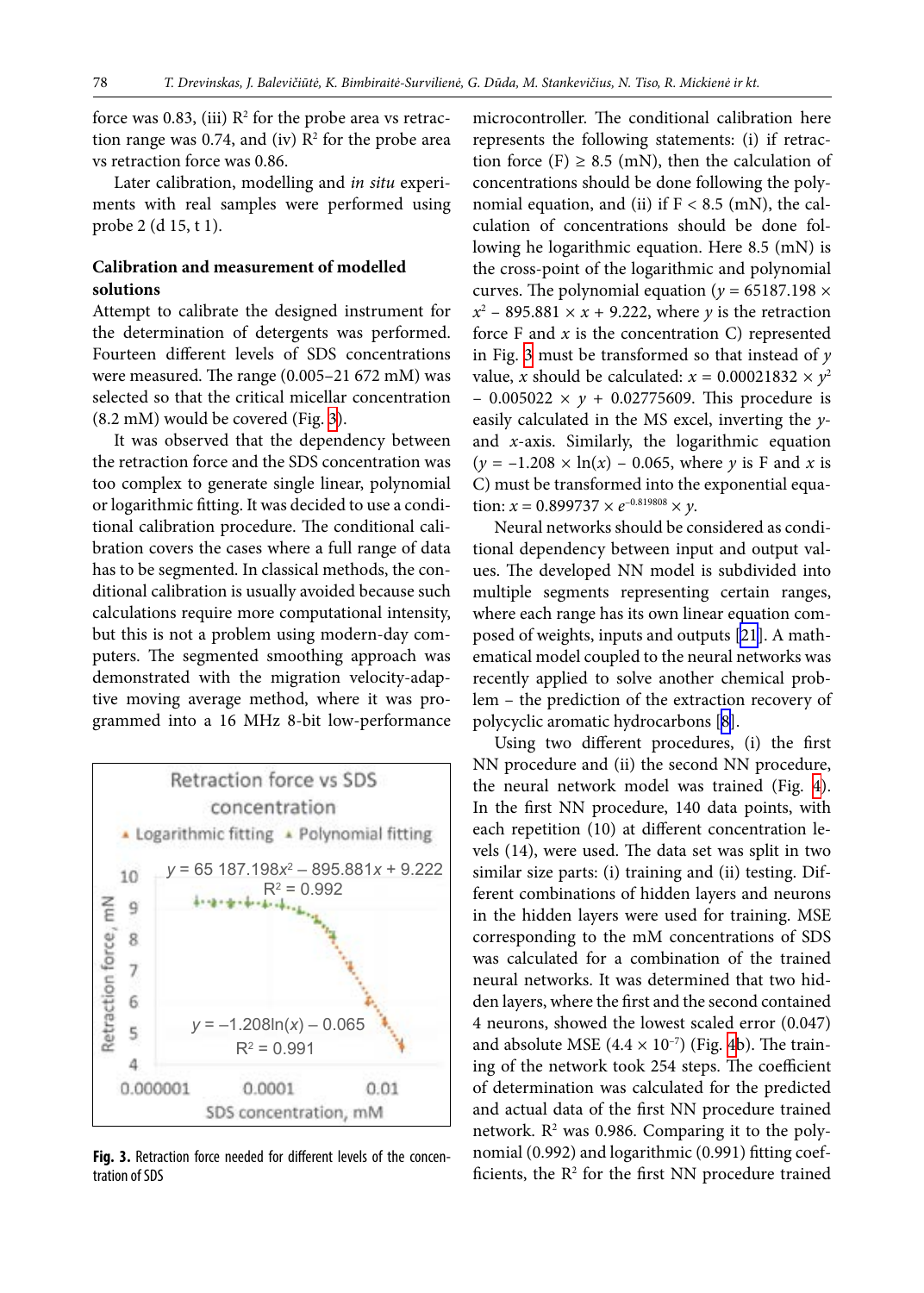network was lower. On the other hand, the NN training procedure covers all the range of concentrations and equations generated for polynomial and logarithmic fitting are segmented into 2 ranges: (1) from 0.005 to 0.843 mM (polynomial) and (2) from 0.843 to 21.673 mM (logarithmic).

For the second NN procedure, the same combinations of hidden layers and neurons were used as in the first NN procedure training. The data set is composed of 2,000 data points and half of them was used for training, where another half was used for testing. Differently from the first NN procedure, the lowest MSE was observed for a combination of 2 hidden layers, where the first one contained 3 neurons and the second one contained 2 neurons (Fig. [4d](#page-6-0)). It took 601 steps to train the NN using the second NN procedure. For the second NN procedure trained NN, a scaled error was lower (0.0086) than for the first NN procedure trained network (0.0468). Additionally, the absolute MSE was almost two decades lower for the second NN procedure trained network (7.7  $\times$  10<sup>-9</sup>) than for the first NN procedure trained network  $(4.4 \times 10^{-7})$ . The  $\mathbb{R}^2$  of the second NN procedure of the predicted and actual data points was 0.999 that can be considered superior to the first NN procedure trained network  $(R<sup>2</sup>$  of actual and predicted data points was 0.986) and superior to the model

<span id="page-6-0"></span>

**Fig. 4.** Neural network models and comparison between actual and predicted concentrations. (a) Plot representing the distribution of actual and predicted concentrations of SDS when the neural network is trained using the first NN procedure. (b) Neural network model according to the first NN procedure. (c) Plot representing the distribution of actual and predicted concentrations of SDS when the neural network is trained using the second NN procedure. (d) Neural network model according to the second NN procedure. Markings: (1) representation of error near the CMC concentration of SDS, (F) force (mN) – NN input, (C) concentration of SDS (mM) – NN output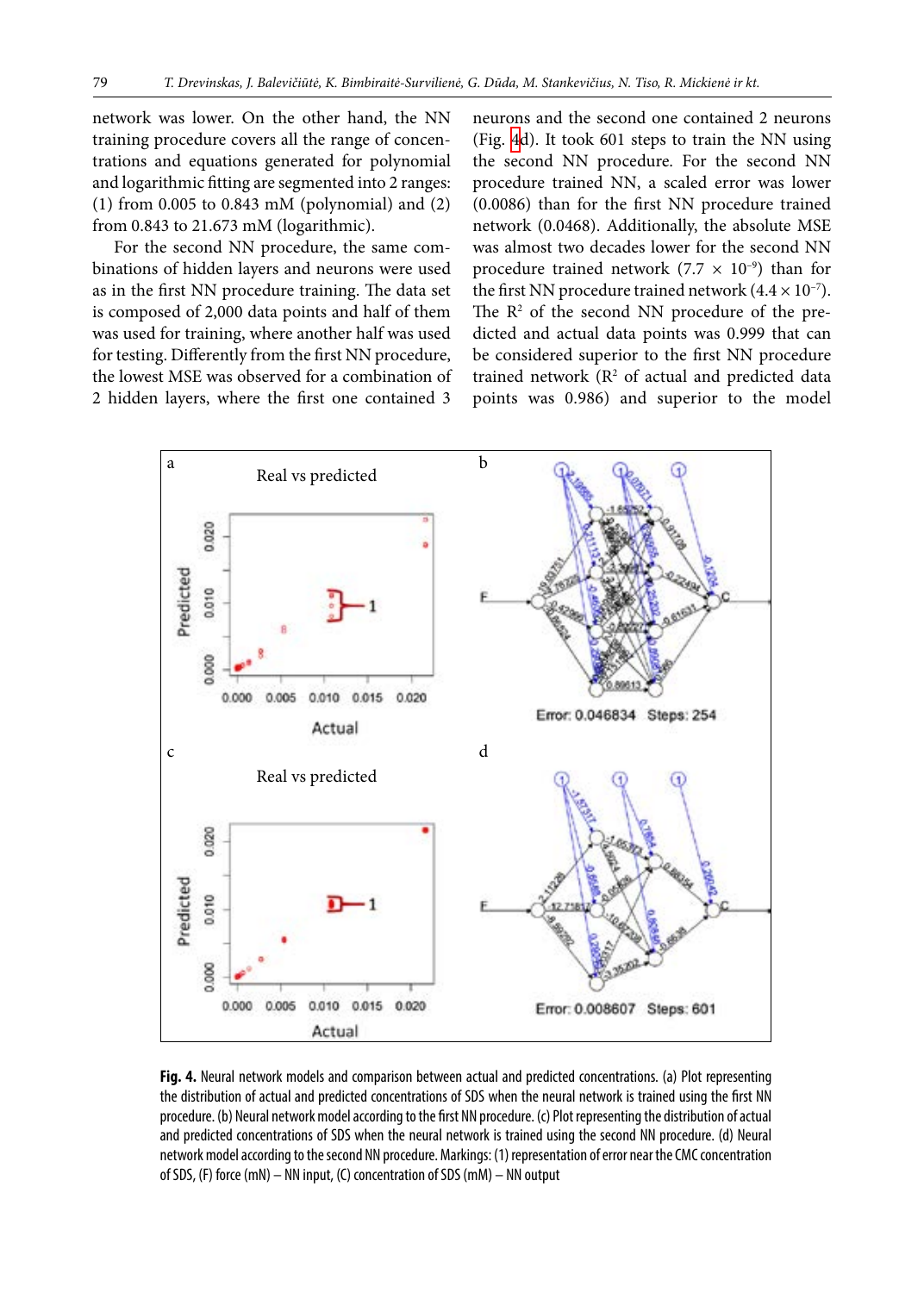developed using a polynomial  $(R^2 0.992)$  and logarithmic  $(R^2 0.991)$  fitting.

Neural networks are a less intuitive method than linear, polynomial or logarithmic fitting methods typically used by analytical chemists. Using NN, it is difficult to draw a representative plot, simi-lar to Fig. [3](#page-5-0) - polynomial and logarithmic fitting of the retraction force and concentrations. On the other hand, NN models are used for numerous different fields, including life sciences, medicine, and analytical chemistry [[22–24\]](#page-9-0).

Neural networks is a machine learning method that is efficient with large-sized data sets [\[25](#page-9-1)]. In chemical analytical sciences, obtaining large-sized data sets can be problematic and expensive. As it was demonstrated, it is possible to train a neural network model using a moderate-sized data set (in this case 140 data points), where each repetition is treated as the data point. On the other hand, analysts are used to repeating a single data point from 3 to 5 times and calculating a mean, which is later used as the determined data point. The drawback of this procedure is that the size of the data set is reduced significantly and can be solved (as demonstrated in a previous study) by generating additional data points with the injected error. Such procedure requires known statistical evaluations (standard deviation, distributions, confidence intervals, etc.) of the measurements and the instrument.

Often analytical methods and instruments are calibrated using linear equations, and a drawback of such calibration is a reduced dynamic range. In electrochemical impedance spectroscopy, pseudolinear ranges are used for the determination of chemicals [[26\]](#page-9-2). In certain cases separating multivalent analytes, the calibration curve deviates from predicted concentrations at trace levels as it is known for phosphate ion applying capillary electrophoresis – contactless conductivity detection [\[27](#page-9-3), [28\]](#page-9-4). In the mentioned cases, where calibration is dynamic, the range can only be increased if the proposed method of conditional calibration was used or neural network models for the prediction of concentrations were used. The proposed techniques are expected to benefit from analytical methods used in electrochemistry, photometry, spectrometry and separation science [\[5,](#page-8-17) [29–31](#page-9-5)].

#### **Real sample analysis** *in situ*

Real samples were analyzed: (i) modelled leftover of surfactants on the surfaces – (a) SDS on stainless steel and (b) SDS on the glass, (ii) river water  $-$  (a) Nemunas and (b) Neris, and (iii) fungal growth medium in the plateau region with (a) *I. lacteus* and (b) *P. ostreatus*. Further results are described presenting values obtained using the second NN procedure trained neural network. It was observed that more SDS was recovered from the glass (4.1 mM) than from the stainless steel surface (3.0 mM). In the Nemunas River, 2.3 mM of SDS equivalent concentration was determined, and in the Neris River 1.0 mM of SDS equivalent concentration. In

<span id="page-7-0"></span>

**Fig. 5.** Comparison of different samples and concentrations calculated using different methods. Concentrations provided as SDS equivalents in mM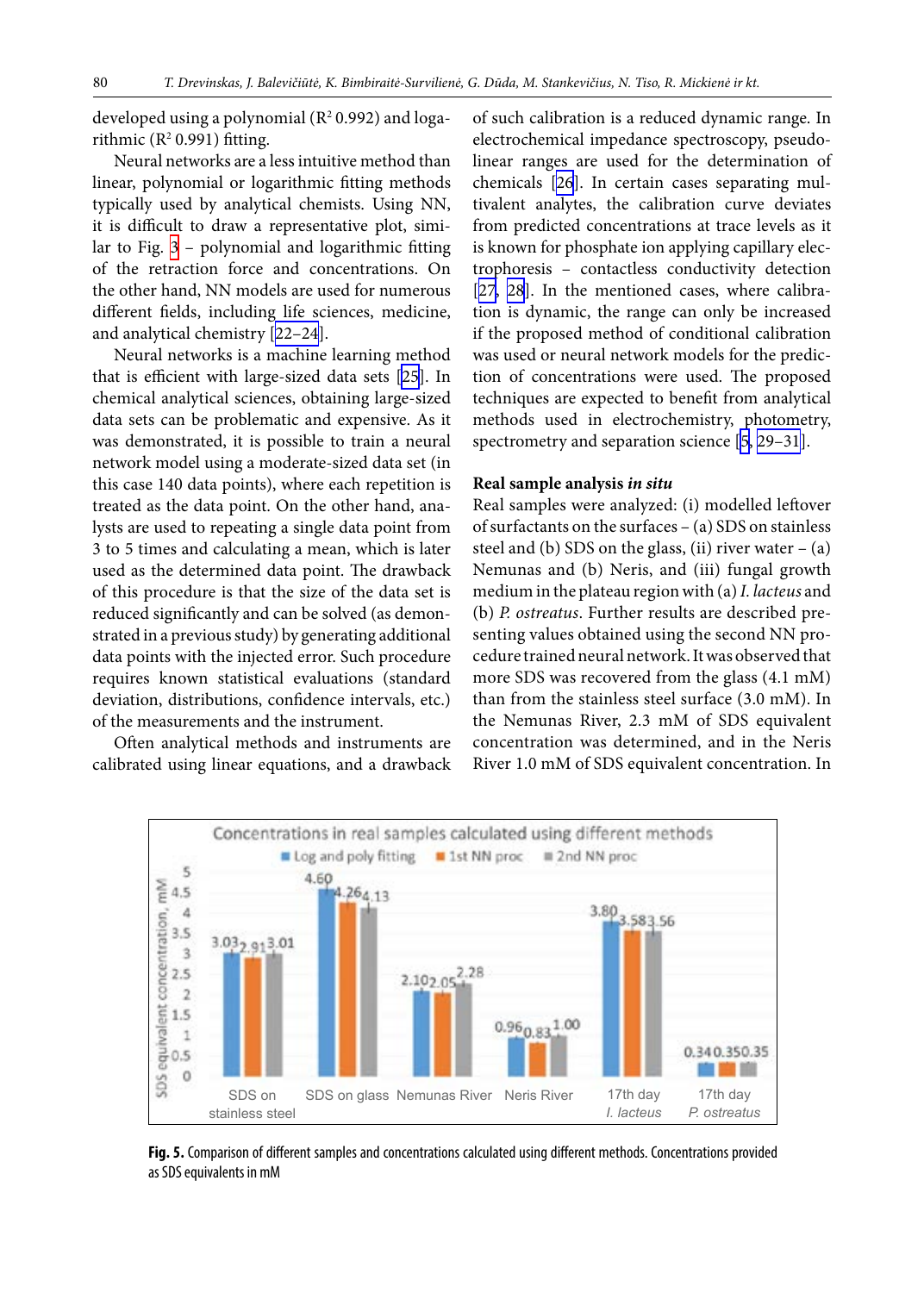the determination of the growth medium of fungi, previous results were confirmed. *I. lacteus* produced more surface tension modifying compounds than *P. ostreatus* [[13\]](#page-8-8). The equivalent concentration of SDS for the *I. lacteus* growth medium was 3.6 mM, and for *P. ostreatus* it was 0.4 mM.

In Fig. [5](#page-7-0) represented concentrations do not perfectly match. It is visible that at higher (>3.0 mM) concentrations, the conditional calibration using polynomial and logarithmic equations show slightly higher concentrations than both of the NN models predict. At lower concentrations (<3.0 mM), the results differ for different NN models. The NN model trained using the first NN procedure shows smaller values of the equivalent SDS concentration except for the last sample, which is 17th-day *P. ostreatus* growth medium. At lower concentrations (<3.0 mM), the NN model trained using the second NN procedure showed slightly higher values of the equivalent SDS concentrations.

In the future, it is planned to use the developed instruments and procedures for generating reference data and using them with the chromatographic data segmentation method for mining out exactly what substances are responsible for liquid surface tension modifying properties in biological systems and environment samples [[7](#page-8-2)].

#### **CONCLUSIONS**

Portable surface tension instrumentation is characterized and applied for real sample analysis. The instrument can be calibrated using: (i) conditional calibration with polynomial and logarithmic equations, (ii) the first NN procedure neural network model trained with the dataset, where each repetition is treated as data point, and (iii) the second NN procedure neural network model trained with a data set of mean values, where additional data points are generated injecting error based on statistical information. For the second NN procedure trained neural network model, the determination coefficient was found superior compared to those of other calibration means ( $R^2 > 0.999$  vs  $R^2 < 0.992$ ). The proposed alternative calibration methods can be used with different analytical chemistry methods that require a broad range of investigated concentrations, and the dependency is dynamic.

Recommendations for the future experiments are the following: (i) applying the neural network procedure for temperature compensated readings and (ii) the investigation and design of advanced geometry probes for surface tension measurements.

#### **Acknowledgements**

This research was funded by a Grant (No. 01.2.2- LMT-K-718-01-0074) from the Research Council of Lithuania.

> Received 19 July 2021 Accepted 11 August 2021

#### <span id="page-8-0"></span>**References**

- <span id="page-8-1"></span>1. M. Kaljurand, *Trends Environ. Anal. Chem.*, **1**, e2 (2014).
- 2. K. R. Elkin, *J. Chromatogr. A*, **1352**, 38 (2014).
- 3. B. Yang, M. Zhang, T. Kanyanee, B. N. Stamos, P. K. Dasgupta, *Anal. Chem.*, **86**, 11554 (2014).
- <span id="page-8-17"></span>4. T. Drevinskas, L. Telksnys, A. Maruška, J. Gorbatsova, M. Kaljurand, *Electrophoresis*, **39**, 2877 (2018).
- 5. T. Drevinskas, A. Maruška, E. Gladkauskas, et al., *Chemija*, **29**, 209 (2018).
- 6. F. Postberg, N. Khawaja, B. Abel, et al., *Nature*, **558**, 564 (2018).
- <span id="page-8-3"></span><span id="page-8-2"></span>7. T. Drevinskas, A. Maruška, L. Telksnys, et al., *Anal. Chem.*, **91**, 1080 (2019).
- <span id="page-8-4"></span>8. T. Drevinskas, A. Maruška, K. Bimbiraitė-Survilienė, et al., *ACS Omega*, **6(22)**, 14612 (2021).
- 9. M. Lechuga, M. Fernández-Serrano, E. Jurado, J. Núñez-Olea, F. Ríos, *Ecotoxicol. Environ. Saf.*, **125**, 1 (2016).
- <span id="page-8-6"></span><span id="page-8-5"></span>10. J. C. Goldman, M. R. Dennett, N. M. Frew, *Deep Sea Res. Part A Oceanogr. Res. Pap.*, **35**, 1953 (1988).
- 11. R. J. Lee, J. R. Saylor, *Int. J. Heat Mass Transf.*, **53**, 3405 (2010).
- <span id="page-8-7"></span>12. W. McCance, O. A. H. Jones, M. Edwards, A. Surapaneni, S. Chadalavada, M. Currell, *Water Res.*, **146**, 118 (2018).
- <span id="page-8-8"></span>13. T. Drevinskas, R. Mickiene, A. Maruška, et al., *Anal. Bioanal. Chem.*, **408**, 1043 (2016).
- <span id="page-8-10"></span><span id="page-8-9"></span>14. N. Tiso, J. Mikašauskaitė, M. Stankevičius, et al., *Toxicol. Environ. Chem.*, **98**, 77 (2016).
- <span id="page-8-11"></span>15. T. Drevinskas, G. Naujokaitytė, A. Maruška, et al., *Carbohydr. Polym.*, **173**, 269 (2017).
- <span id="page-8-12"></span>16. T. Drevinskas, L. Telksnys, A. Maruška, J. Gorbatsova, M. Kaljurand, *Anal. Chem.*, **90**, 6773 (2018).
- <span id="page-8-13"></span>17. RStudio Team, *RSudio: Integrated Development for R*., RStudio, Inc., Boston, MA (2015).
- <span id="page-8-14"></span>18. F. Günther, S. Fritsch, *R J.*, **2**, 30 (2010).
- <span id="page-8-15"></span>19. T. Drevinskas, R. R. Mickiene, A. Maruška, et al., *Anal. Methods*, **10**, 1875 (2018).
- <span id="page-8-16"></span>20. T. Drevinskas, R. Mickienė, A. Maruška, et al., *Chemija*, **29**, 124 (2018).
- 21. E. Alpaydın, *Introduction to Machine Learning*, 2nd edn., The MIT Press, London (2010).